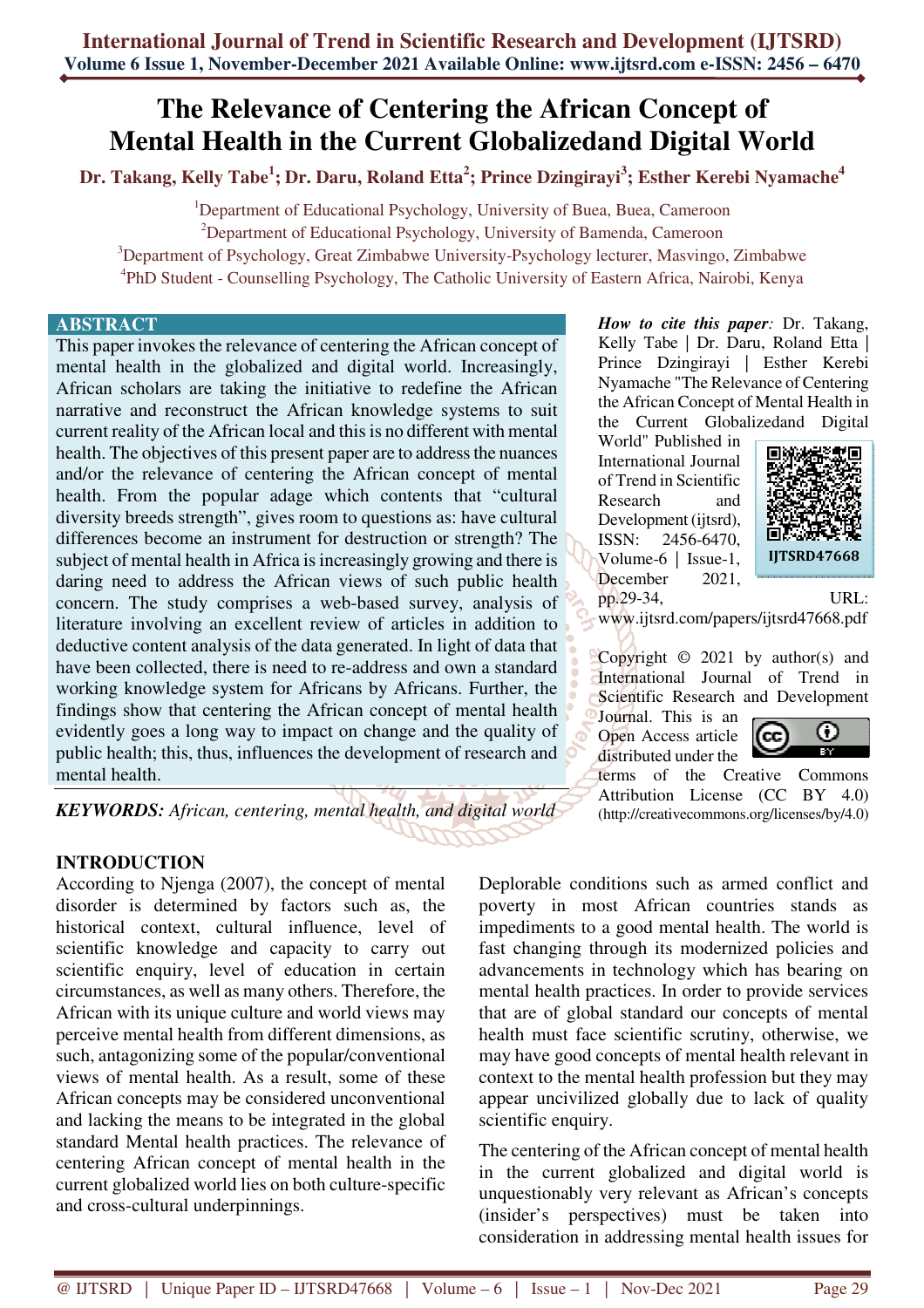Africans. The perception of mental health disorders in Africa, validity of assessment procedures and psychotherapy are some of the key indicators illuminating relevance.

#### **Perception of mental disorders**

Mental illness is a taboo subject that attracts stigma in much of Africa (Nyamongo, 2013). A study conducted in Uganda revealed that the term 'depression' is not culturally acceptable amongst the population, while another study conducted in Nigeria found that people responded with fear, avoidance and anger to those who were observed to have a mental illness. Social stigma has meant that in much of Africa mental illness is a hidden issue equated to a silent epidemic. Many households with mentally ill persons hide them for fear of discrimination and ostracism from their communities. Girls from homes known to have mental illness are disadvantaged due to the fact that a history of mental illness severely reduces their marriage prospects.

It is obvious that, variations in cultural beliefs and practices exist across contexts, such as, the western context and African context. One such example in understanding differences is in the multifaceted response to loss, that is grief. Even though there are universality in the grieving process when a love one is lost, the African context has its unique practices in which may be perceived as uncivilized in the eyes of and the observer. In most African countries such as in lot Cameroon, women are treated differently from men in the course of funeral rights. Men are not expected to cry while women are allowed to cry as a respond to the lost. Traditional rights are observed over a period ranging from one month to one year. The reactions from family members and the funeral rites has consequences on the bereaved who may either successfully complete the grieving process or experience complicated grief. The African concept of grief in relation to assessments and interventions adapted for African patients' needs to be justified through scientific research to provide alternative perspective in the global concept.

Another example is the concept of homosexuality which was clearly categorized as a mental disorder requiring treatment. Gender identity disorder has been classified as a psychiatric disorder in the DSM-IV (Hume, 2011 cites Draper & Evans, 1997). Due to globalization, and the fast-changing world, homosexuality is no longer considered a mental disorder according to global standard. Despite the wide acceptance of homosexuality in the western world as a normal behavior and one's human right of choice for sexuality, the African population is resistant to homosexuality tendency as it violates its

cultural beliefs system and practices (Njenga, 2007). In order to ease tension in the homosexuality debate and to make relevant the African concept of homosexuality, quality scientific research is needed addressing the world views of homosexuality in relation to the African's cultural views on the concept.

Lastly, the concept of Female Genital Mutilation (FGM) is strongly discouraged by the world health organization, however its practice has strong cultural meanings and significant to the cultural identity of a particular population. The practice has often been described as barbaric with consequences on the victims' physical and mental health. What if ethical and legal procedures are established for the safe practice of FGM as in sex reassignment/genital surgery for transgender, can this practice be accepted by global authorities? Africa needs to resolve conflicting ideas and practices within its culture in a careful, justifiable and scientific approach in order not to be engulfed by global ideas and practices meant to destroy the African Cultural Identity.

**Mental Health Assessment in the African context**  Mental health assessment is another important indicator demonstrating the relevance of centering the African concept of mental health in the globalized world. Most of the mental health assessment scales were developed and validated in non-African contexts. Due to differences unique to African cultures, these tools are not very reliable or valid. However, many tools are being developed to identify common mental disorders in Africa. Assessment procedures designed to fit the African model/concept is a bold step in centering the concept of mental health in the global arena. The work of Ali et al. (2016), examined and found out a total of 158 validation studies for assessment tools adapted to the African population. Mental health assessment tools validated in context can therefore meet global standards.

#### **Psychotherapy**

Nwoye (2010), outlined several goals for psychotherapy in Africa which includes the following:

- 1. Challenge the faulty/negative/unrealistic beliefs, attitudes, values, expectations, worldview, prejudices and negative myths of Africans about themselves, their world, and others.
- 2. Interrogate or re-examine the misdirected goals and expectations towards which most people strive in today's Africa.
- 3. Challenge the behavioural strategies, most of them destructive in the long run, that most people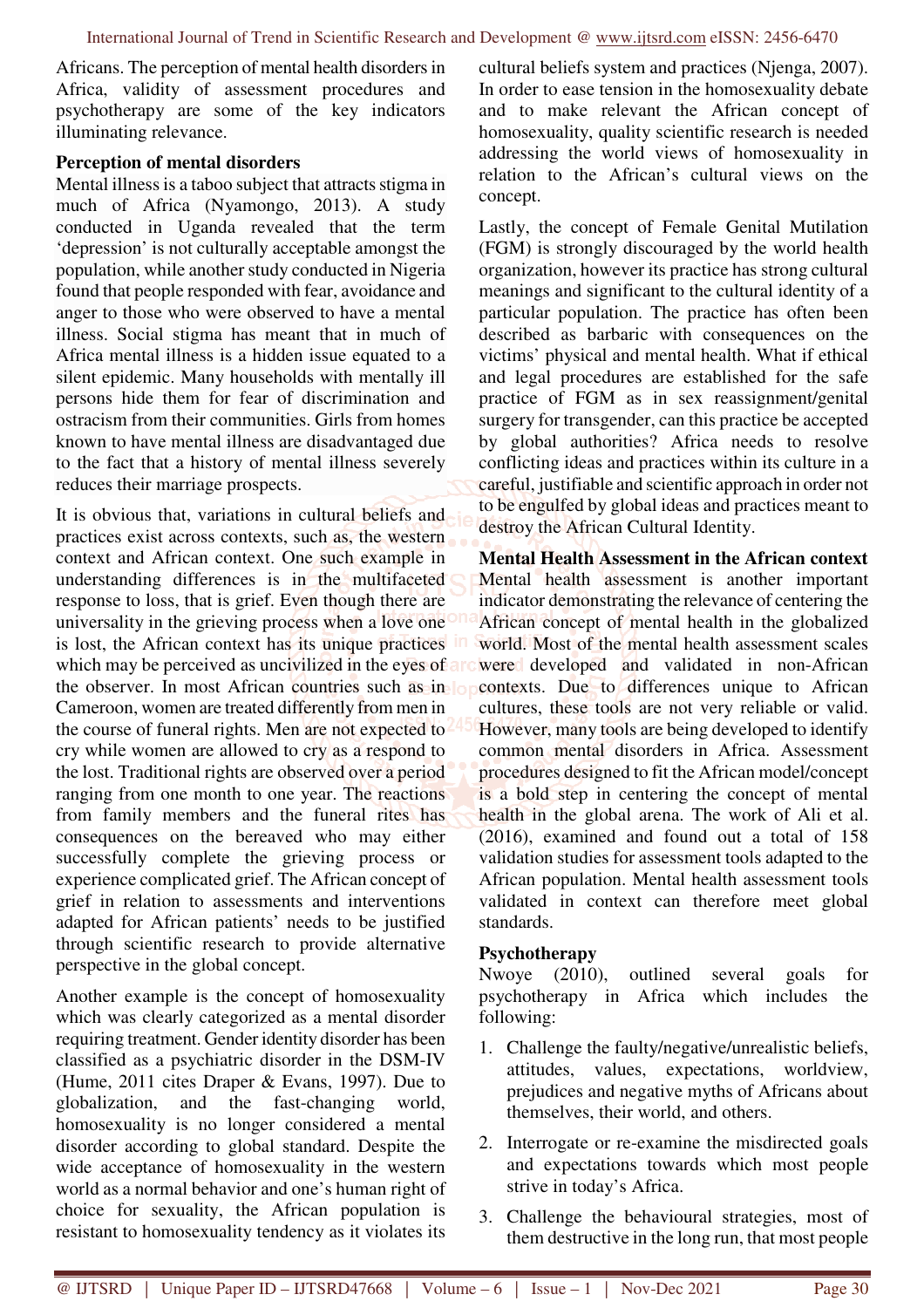in Africa construct to achieve the inordinate goals that organize their lives.

- 4. Explore and reflect on the negative consequences of people's behaviours in today's Africa.
- 5. Re-educate the society and halt the avoidable psychological damages brought about by society.
- 6. Redress and rehabilitate the colonial damage inflicted not only on the landscape and economy of Africa but also on the psychological world of the entire African peoples, both those in Africa and those in the diaspora. This particular objective will, among others, entail purging aspects of our cultural history that bear the traces of self-hatred instilled on us by our negative colonial past and all the other disabling consequences of our colonial and post-colonial experience.

The relevance of centering the African concept of mental health can also be seen in the goals of psychotherapy in Africa outlined by Nwoye. The African concept of suicide is full of myths and misconceptions ranging from possession of evil spirit to foolishness, making it difficult for the prevention of suicides and treatment of patients with suicidal tendencies. It is relevant in challenging or changing these faulty beliefs and attitudes as postulated by Nwoye (2010) as a way of centering the African concept of mental health in the current globalized world. Nwoye's third point of goals of psychotherapy in Africa highlights the need to challenge behavioral strategies that are destructive in the long run. It is popular known in the context in which we live that, "if you spare the rod, you spoil the child" therefore giving the smooth path to aversive therapies such as corporal punishment or physical punishment for children with disruptive behavior disorders. Aversive therapies are strategies that have proven in western literature to be destructive in the long run. It is very relevant for African Psychologist and mental health professionals to examine such controversial approaches to ascertain ethical considerations and efficacy in the African population.

# **The African concept of mental health**

Mental health is understood as a collective interrelationship between cognition, the soma, and the soul. Every community is defined by its culture. In Africa, there is no clear separation between an individual and others *(Ubuntu).* This was supported by Mkhize (2003) with the context that *humans are made persons by other persons.* In the Africentric paradigm, mental illnessis when an individual shows behavioral signs and symptoms that are perceived to deviate from social norms such as aggression, talking incoherently, isolation, shouting loudly, confusion and strange behavior (Mufamadi, 2001; Mzimkulu & Simbayi, 2006).In Africa and other parts of the world a human being is not only born but is made by the community. The behavior of Africans is motivated by what they believe, which is based on what they experience. Therefore, the understanding of mental health is a complex issue that requires knowledge of management, causation and appreciation treatment options. The relationship between human beings (the living) and the living dead (ancestors) is so fundamental in determining the health of individuals. This means if there is a disharmony with the ancestor, they can cause some misfortunes such as illness. Therefore, misfortune can be traced beyond the visible world or world of the senses, to the invisible world of the spirits and the ancestors from where the problem may arise.

Spirituality is so central and prime in the universe. Ubuntu Psychologyis governed by a humanity that acknowledges the spiritual essence of self and others. According to the African values a person is not evaluated in their material acquisition but in their expression of character. Africentric is about taking the globe and turning it over so that we see all the possibilities of a world where Africa is a subject and not an object. Every identifiable grouping of people has its own indigenous ideas, beliefs, and thoughts (Mkhize & Nobels, 2020). Ngwabi Bhebe in Viriri and Mungwini (2010) argues that political subjugation by Europe traumatized Africans to the extent that many of them lost confidence and identity hence they looked down upon their own cultures, was systematically forced to believe in foreign cultural approach.

Research had indicated that the conventional medicines are harmful than helpful. The use of psychiatric medicines is a "psychiatric terrorism". The bio-medical model regarded mental ill health as brain diseases caused by chemical imbalances that are corrected with disease-specific drugs. Moshabela, Zuma & Gaede (2016) express that biomedicine promotes what is thought of as 'culture-free representations of disease'. This supposition challenge Africans to embrace their own culture which is on the verge of fading. For instance, most Africans measure intelligence of an individual by being able to speak a foreign language such as English.

### **The Zimbabwean perspective of mental illness**

The cultural context has a profound influence on how mental ill health is perceived, classified, and treated. The standardization of mental illness is a contested colonial terrain of Western-based and Americanized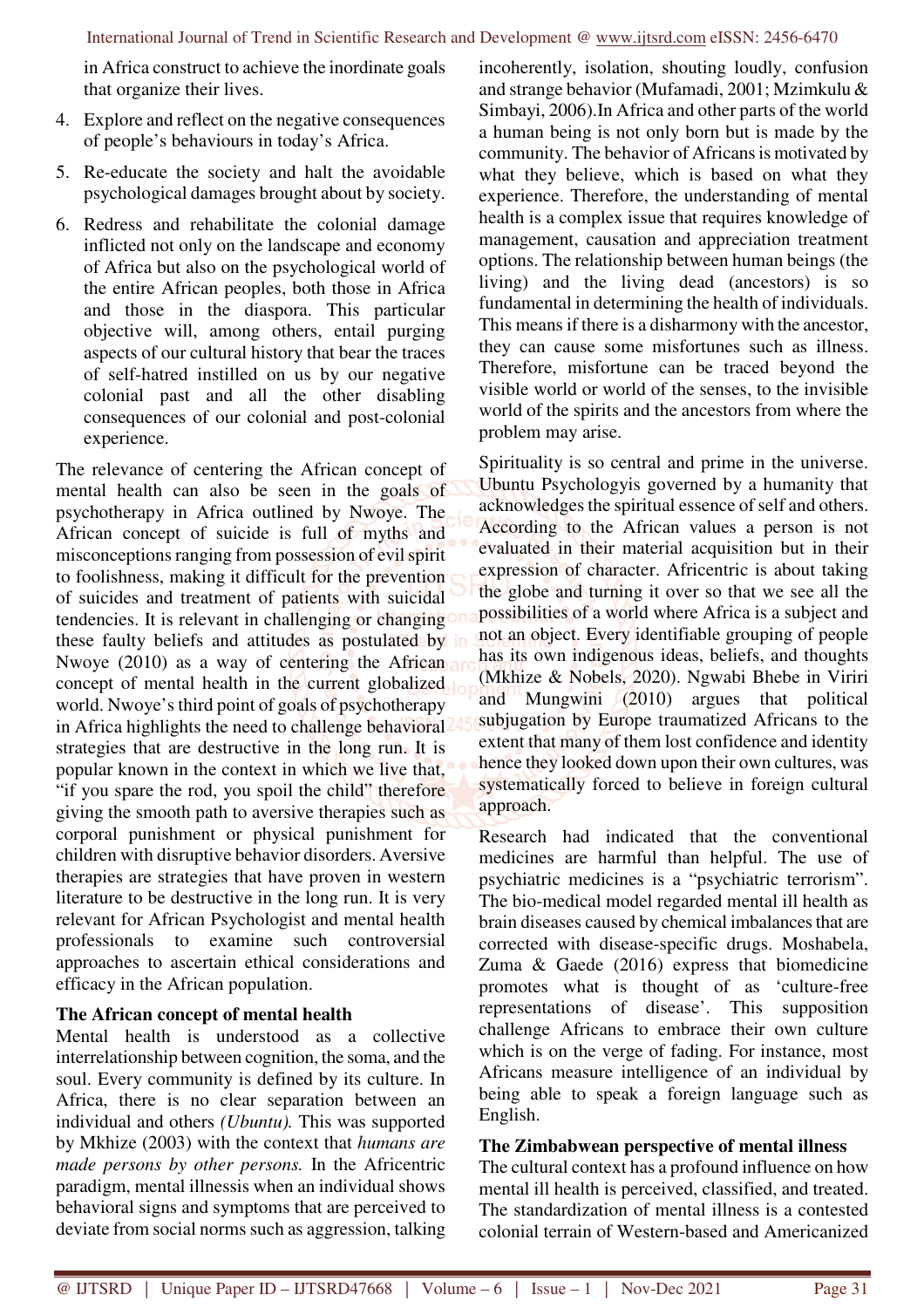monopoly of concepts, knowledge and information about mental health in the world over. Worldwide provides a standardized way of conceptualizing mental illness which lacks the acknowledgement of indigenous African cultural web. There is no culture which is superior and has the right to exclusively produce knowledge to the other communities. The Pan-Africentric paradigm maintains that mental health challenges; carry hidden messages which must first be decoded if meaningful intervention/ treatment are to occur (Nwoye, 2015).

The causes of mental health conditions in particular seem challenging to Africans, and therefore are easily attributed to spiritual powers. In Africa, the spiritual belief system is a noble determinant of choice of treatment. In the Zimbabwean cultural context of mental illness is attributed to evil spirits, magic, evil eye, wrath of ancestors, lack of faith, other mystical beliefs and biological factors. The major causes of mental illness are avenging spirits (*ngozi)*, ancestral spirits, sorcery and witchcraft, use of magic charms, love portions and ageing (Bourdillon, 1987; Chavunduka, 1978; Gelfand, 1964; Muchinako, Mabvurira & Chinyenze, 2013). Zimbabweans believe ill-health to have material, moral, supernatural and pre-natural causes which can be determined by both physical observation and divination (Ezeabasili, 1977 in Khupe, 2014). Therefore, some forms of mental illness are as a result of conflicts between the patient and other individuals, dead or alive, spirits, and the non-material forces that pervade society (Mkhize, 2003).

In traditional African societies, it is believed that when a person is ill, his spirit is affected too. Many African people understand healing to be part of their religion, culture and tradition (Morekwa, 2003). The life of an individual African is guided by religious beliefs. Therefore, Zimbabweans believe that healing without the intervention of the Supreme Being (Spirituality and religiosity) is not effective (Morekwa, 2004). *Mwari* (Supreme Being) is so important being who cannot be overlooked. The *vadzimu* (ancestors) play a critical role in protecting living members from bad spells such as mental illnesses as well as in the healing processes of the illness. Morekwa (2004) argues that in African life, there is no barrier between the realm of man (physical, social, cultural, amongst others) and the spirit realm. The spirit realm is part of the existence of man. Zimbabweans understand illness as an imbalance between the human world and the spirit world. Ancestors play a critical role in the healing process. Some practitioners are believed to tap into the spirit world during healing processes through a

process of spirit possession. Therefore, it is so important to collaborate African remedies and conventional approaches.

#### **The Kenyan Perspective of Mental Health**

To compare some of the western and African cultural practices with conflicting approaches to therapeutic interventions in mental health practice, this section of the article explores some of the key areas of focus from the Kenyan perspective that is grounded on African cultural background.

The social and cultural contexts of Mental health is a socially constructed and defined concept, implying that different societies, groups, cultures, institutions and professions have diverse ways of conceptualizing its nature and causes, determining what is mentally healthy and unhealthy, and deciding what interventions, if any, are appropriate (Nyamongo, 2013). Black magic is not evidence based, thus may not use the scientific methods for diagnosis and treatment. However, if healing that is based on metaphysics occurs afterwards, then can we brush off the role of African based intervention for healing?

In formulation of theories of counselling psychology, Western approaches are more exclusive and general approaches to the idea of the self. (Mkhize, 2006). African Psychology brings the concept of Ubuntu (I am because you are, concern for others, helpfulness, community involvement etc.) into psychology otherwise known as "other-centeredness." Therefore, a person that requires psychological help does not go to the therapist as an individual but requires community participation in support.

Human sexuality still remains a taboo subject for discussion in the society, however in case of the need for interventions, only the elderly in the community are involved and judgement and guidance are done. Sometimes corporal punishment can be applied for example in a case where one is discovered to be a culprit in bestiality or pedophiles. The cultural upbringing within a Kenyan setting, negative behavior is caused by poor upbringing failure to be taught or to follow societal morals and poor personal choices. Njenga(2007), argues that in western cultures, any suggestion that being gay or lesbian is anything but normal would now attract the wrath of society. The situation in Africa is quite the opposite, and many Africans still view gay and lesbian people as "mentally sick", because their sexual orientation is against the order of nature. In this regard, one could view the Africans as "uncivilized" or as holding a cultural belief that may or may not change in the course of time, much as it did in western countries.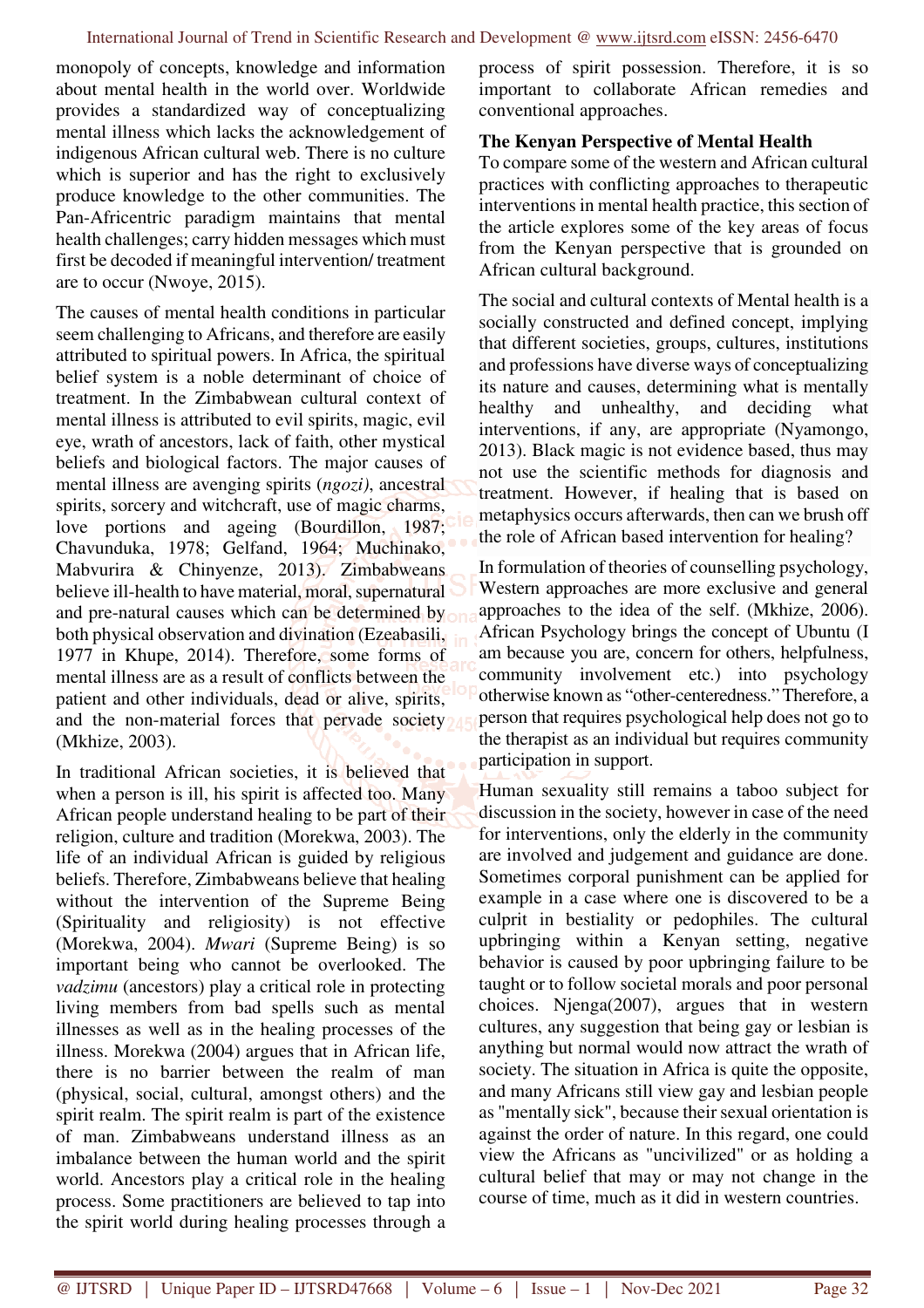In clinical psychology the intervention of anorexia nervosa versus starvation, takes an interesting perspective since Anorexia nervosa is one of the leading causes of morbidity and mortality in adolescent girls in Western countries. In Africa, the condition is hardly known. Njenga and Kang'e the reported on a study in Kenya and concluded that "in a cumulative period of 20 years of practice, Kenyan psychiatrists had seen twenty cases of anorexia nervosa". Hulley et al. (2007) studied a sample of Kenyan and British female athletes and concluded that "the effects of culture were clear, women in the UK were more dissatisfied with their weight and shape and demonstrated significantly more eating disorder cases and associated psychopathology compared with the Kenyan women". In Kenya, most of the clients who may be seeking psychotherapy could instead be suffering from starvation. Trying to explain to the hungry African mother and child that there are girls who die in western countries because they refuse to eat food goes beyond reason and logic and would not make sense as a mental disorder, and yet in the west, there is no room for such a discussion (Njenga, 2007)

A similar but opposite position holds with respect to the circumcision of women, a practice also described as female genital mutilation (FGM). There are still very strong pockets of Africans who practice FGM, presumably in part as a cure for what Victorian physicians would have called "clitoral orgasm", a condition then requiring preventive surgery. Many 2456464 Regard Traditional healers as a great potential Africans defend the cultural position with equal vigor to those who find it abnormal. There are those who would consider it a mental aberration to mutilate the genitalia of young women and children. However, for some communities in Kenya like the Masaai, Kuria and Abagusii this may be seen as girls' rites of passage.

For ethical considerations in counselling, dual relationship may be a non-issue in therapy. For instance, a relative taking a position of a therapist to an individual is a challenge. Bias sets in, example parents of children handling a marital problem may be biased to support their own and fail to offer the right guidance to the people affected. In Africa, for example premarital counselling or Couples and Family Therapy is mainly conducted by relatives for instance uncles, aunts and grandparents.

Confidentiality in Counselling is a main consideration for westernized therapies, in order not to bridge the right of an individual that is undergoing counseling. Keeping one's information secret is a challenge in African societies as compared to the Western culture. In case of Trauma and crisis counselling and any other problem, to some extent, African culture believes that a problem shared is half solved.

Binitie (1988) has a view that *we are appraising African culture by using a European yardstick. The converse experience of appraising European culture by means of an African yardstick has rarely occurred!*

# **Conclusion**

Centering the African concept of mental health in the current globalized, and digital world is very relevant in resolving debates surrounding African's attitudes and beliefs about mental health. Population increase, the vulnerable economy and disguised colonial policies in Africa are contributing to the rising mental health problems in Africa. Mental health beliefs and practices must be taken seriously through research and training by professionals concerned if we have to meet up with the changing times.

# **RECOMMENDATIONS**

African Psychologist and Mental health Professionals need to:

1. Embrace African identity- It is time to take charge of our tools, our problem definitions, our priorities, and to change directions.

 $2\frac{1}{2}$  Integrate the western treatment approaches (allopathic) and the indigenous treatment option Scisso as to ensure safety concerns.

- 3. Put the African culture at the centre of inquiry, and promote Africans to who they are as a people, as subjects rather than as objects of humanity.
- asset and integrated into the process through outreach and training.
- 5. Adopt and infuse indigenous knowledge systems and paradigms into our understanding and practice of psychology in order to develop effective African-centered solutions.

#### Appreciation: 4<sup>th</sup> **th Pan African Psychology Parliament**

# **References**

- [1] Ali, G-C., Ryan, G. & De Silva, M. J. (2016). Validated Screening Tools for Common Mental Disorders in Low- and Middle-Income Countries: *A Systematic Review*, 11(6). doi: 10.1371/journal.pone.0156939
- [2] Binitie A (1988). Diagnosis and classification of mental disorders and alcohol-and drugrelated problems in Nigeria, pp 65–72. In JE Mezzich, M von Cranach (eds), *International Classification in Psychiatry, Unity and Diversity*. Cambridge University Press, Cambridge.